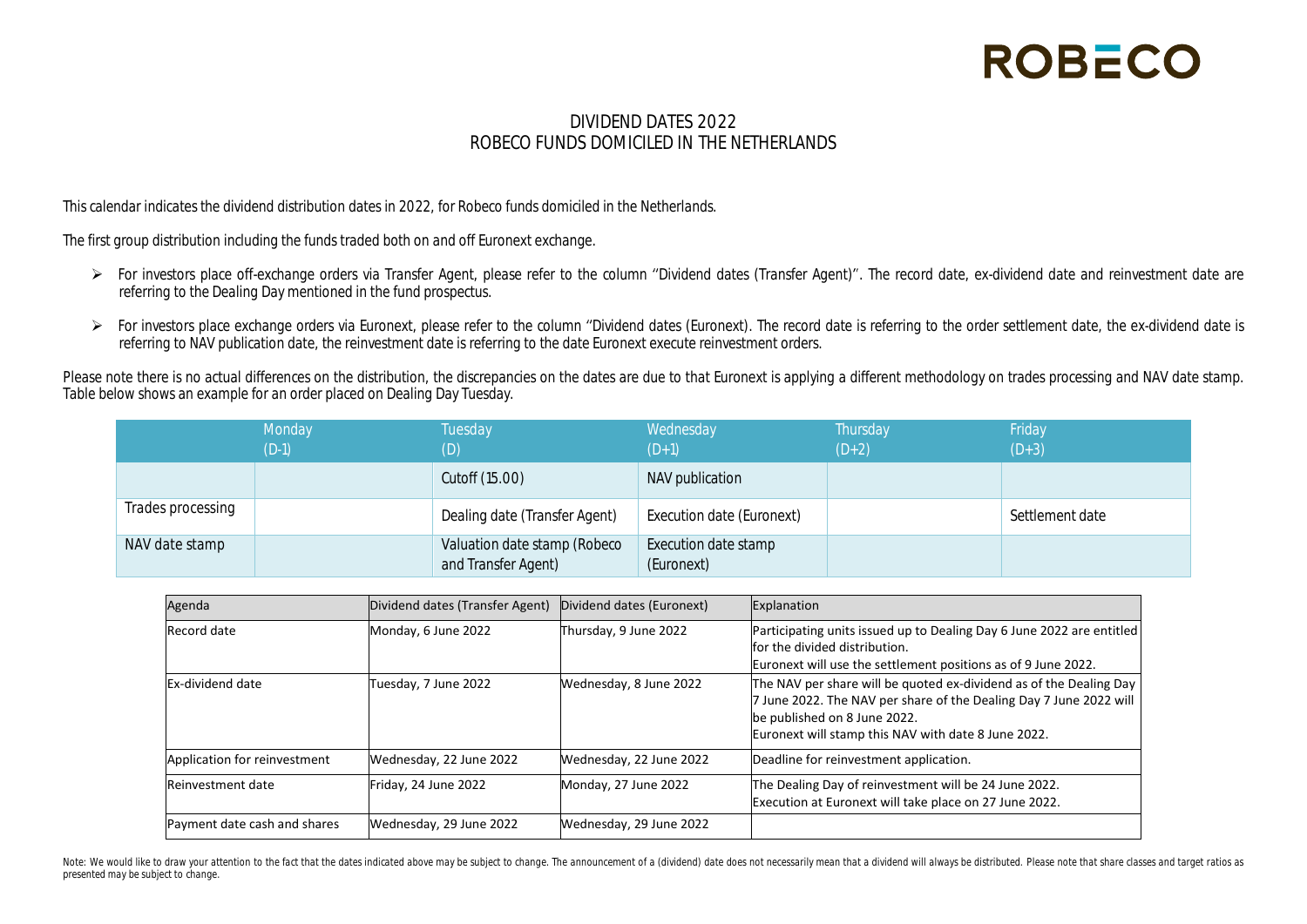| Entity                                             | <b>Share Class Name</b>                                           | <b>ISIN</b>  |
|----------------------------------------------------|-------------------------------------------------------------------|--------------|
| Robeco Sustainable Global Stars Equities Fund N.V. | Robeco Sustainable Global Stars Equities Fund                     | NL0000289783 |
| Robeco Sustainable Global Stars Equities Fund N.V. | Robeco Sustainable Global Stars Equities Fund - EUR G             | NL0010366407 |
| Rolinco N.V.                                       | Rolinco                                                           | NL0000289817 |
| Rolinco N.V.                                       | Rolinco EUR G                                                     | NL0010510798 |
| Robeco Afrika Fonds N.V.                           | Robeco Afrika Fonds                                               | NL0006238131 |
| Robeco Afrika Fonds N.V.                           | Robeco Afrika Fonds - EUR G                                       | NL0010510822 |
| Robeco Customized US Large Cap Equities N.V.       | Robeco Customized US Large Cap Equities - EUR G                   | NL0010831046 |
| Robeco Customized US Large Cap Equities N.V.       | Robeco Customized US Large Cap Equities - EUR X                   | NL0012650717 |
| Robeco US Conservative High Dividend Equities N.V. | Robeco US Conservative High Dividend Equities EUR G               | NL0010619748 |
| Robeco Umbrella Fund J N.V.                        | Robeco QI Global Multi-Factor Equities Fund EUR G                 | NL0011354873 |
| Robeco Umbrella Fund I N.V.                        | Robeco QI Global Multi-Factor Equities Fund EUR X                 | NL0011354881 |
| Robeco Umbrella Fund I N.V.                        | Robeco QI Global Developed Enhanced Index Equities Fund - EUR G   | NL0011896998 |
| Robeco Umbrella Fund I N.V.                        | Robeco QI Global Developed Enhanced Index Equities Fund - EUR N   | NL0012375307 |
| Robeco Umbrella Fund J N.V.                        | Robeco QI Global Developed Conservative Equities Fund - EUR G     | NL0011354865 |
| Robeco Umbrella Fund I N.V.                        | Robeco QI Global Developed Conservative Equities Fund - EUR X     | NL0011354972 |
| Robeco Umbrella Fund I N.V.                        | Robeco QI Emerging Sustainable Conservative Equities Fund - EUR G | NL0015436098 |
| Robeco Umbrella Fund I N.V.                        | Robeco QI Emerging Sustainable Conservative Equities Fund - EUR X | NL0015436080 |
| Robeco (NL) Umbrella Fund II                       | Robeco Customized Euro Government Bonds Fund - EUR G              | NL0012650451 |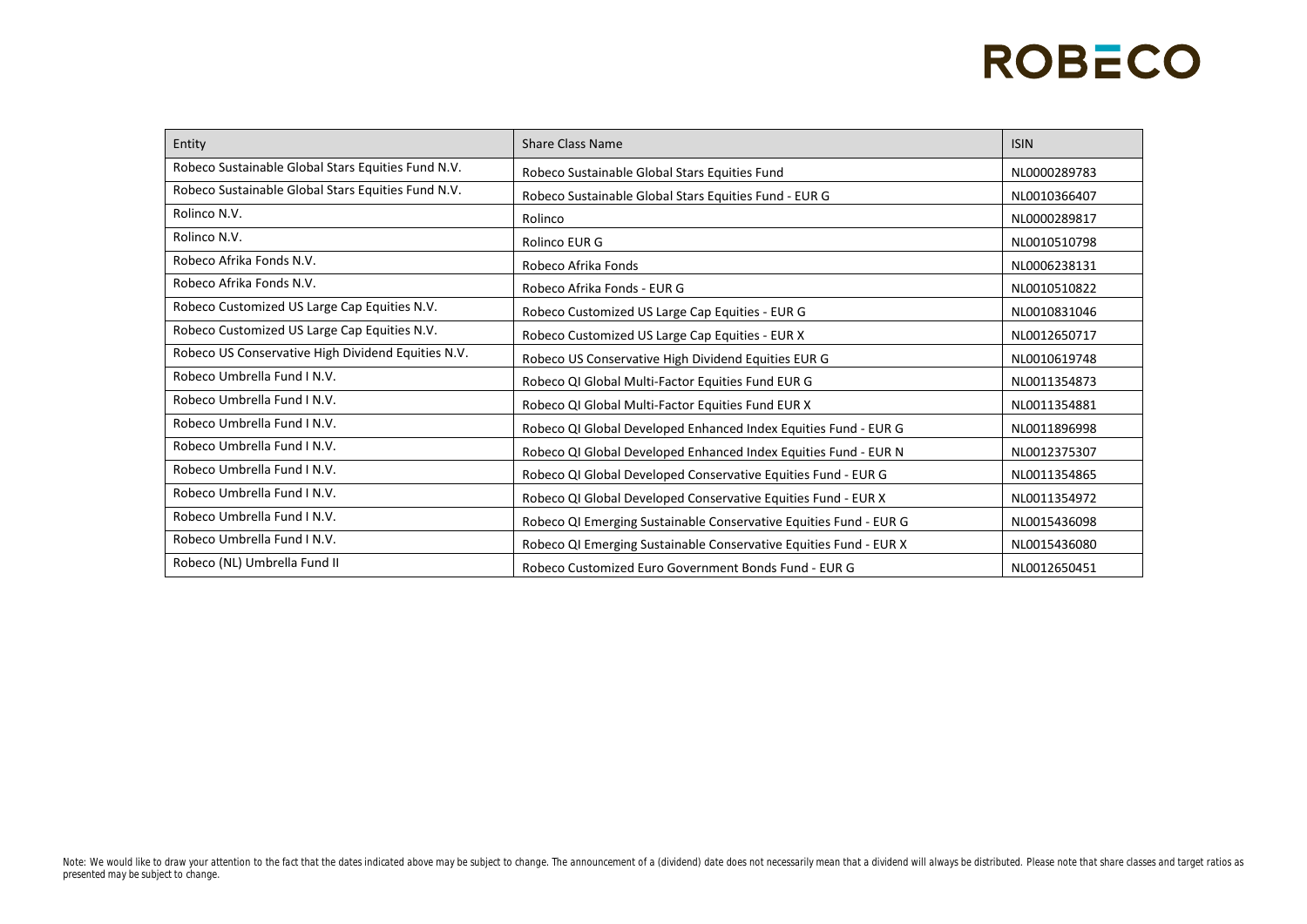The second group distribution including the funds traded off exchange, via Transfer Agent. The record date, ex-dividend date and reinvestment date are referring to the Dealing Day mentioned in the fund prospectus.

| Agenda                                  | Date (Dealing Day)      | Explanation                                                                                                                                                                 |
|-----------------------------------------|-------------------------|-----------------------------------------------------------------------------------------------------------------------------------------------------------------------------|
| Record date                             | Tuesday, 14 June 2022   | Participating units issued up to Dealing Day 14 June 2022 are<br>entitled for the dividend distribution.                                                                    |
| Ex-dividend date + Reinvestment<br>date | Wednesday, 15 June 2022 | The NAV per share will be quoted ex-dividend as of the Dealing<br>Day 15 June 2022. The NAV per share of the Dealing Day 15 June<br>2022 will be published on 16 June 2022. |
| Payment date cash and shares            | Monday, 20 June 2022    |                                                                                                                                                                             |
| Payment date cash and shares*           | Friday, 17 June 2022    | This payment date will apply to the funds marked with*.                                                                                                                     |

| Entity                                                  | <b>Share Class Name</b>                                                                      | <b>ISIN</b>  |
|---------------------------------------------------------|----------------------------------------------------------------------------------------------|--------------|
| Robeco Institutioneel Emerging Markets Fonds            | Robeco Institutioneel Emerging Markets Fonds*                                                | NL0000275915 |
| Robeco QI Institutional Emerging Markets Enhanced Index |                                                                                              |              |
| <b>Equities Fund</b>                                    | Robeco QI Institutional Emerging Markets Enhanced Index Equities Fund*                       | NL0000688349 |
| Pensioen Opbouw                                         | Sustainable Pension Income X EUR                                                             | NL0013332463 |
| Pensioen Opbouw                                         | Sustainable Pension Return X EUR                                                             | NL0013332455 |
| Pensioen Opbouw                                         | Sustainable Pension Return II X EUR                                                          | NL0013689276 |
| Robeco Institutional Umbrella Fund                      | Robeco QI Institutional Global Developed Conservative Equities T1 EUR                        | NL0012375083 |
| Robeco Institutional Umbrella Fund                      | Robeco QI Institutional Global Developed Conservative Equities T2 EUR                        | NL0012375133 |
| Robeco Institutional Umbrella Fund                      | Robeco QI Institutional Global Developed Conservative Equities T8 CAD                        | NL0012879332 |
| Robeco Institutional Umbrella Fund                      | Robeco QI Institutional Global Developed Conservative Equities T12 EUR                       | NL0014077539 |
| Robeco Institutional Umbrella Fund                      | Robeco QI Institutional Global Developed Sustainable Multi-Factor Equities T1<br><b>EUR</b>  | NL0013216419 |
| Robeco Institutional Umbrella Fund                      | Robeco QI Institutional Global Developed Sustainable Multi-Factor Equities T9<br><b>EUR</b>  | NL0013216450 |
| Robeco Institutional Umbrella Fund                      | Robeco QI Institutional Global Developed Sustainable Multi-Factor Equities T12<br><b>EUR</b> | NL0015000FP6 |
| Robeco Institutional Umbrella Fund                      | Robeco QI Institutional Global Developed Momentum Equities T1 EUR                            | NL0012375091 |
| Robeco Institutional Umbrella Fund                      | Robeco QI Institutional Global Developed Momentum Equities T8 CAD                            | NL0012879340 |
| Robeco Institutional Umbrella Fund                      | Robeco QI Institutional Global Developed Momentum Equities T12 EUR                           | NL0014077547 |

Note: We would like to draw your attention to the fact that the dates indicated above may be subject to change. The announcement of a (dividend) date does not necessarily mean that a dividend will always be distributed. Pl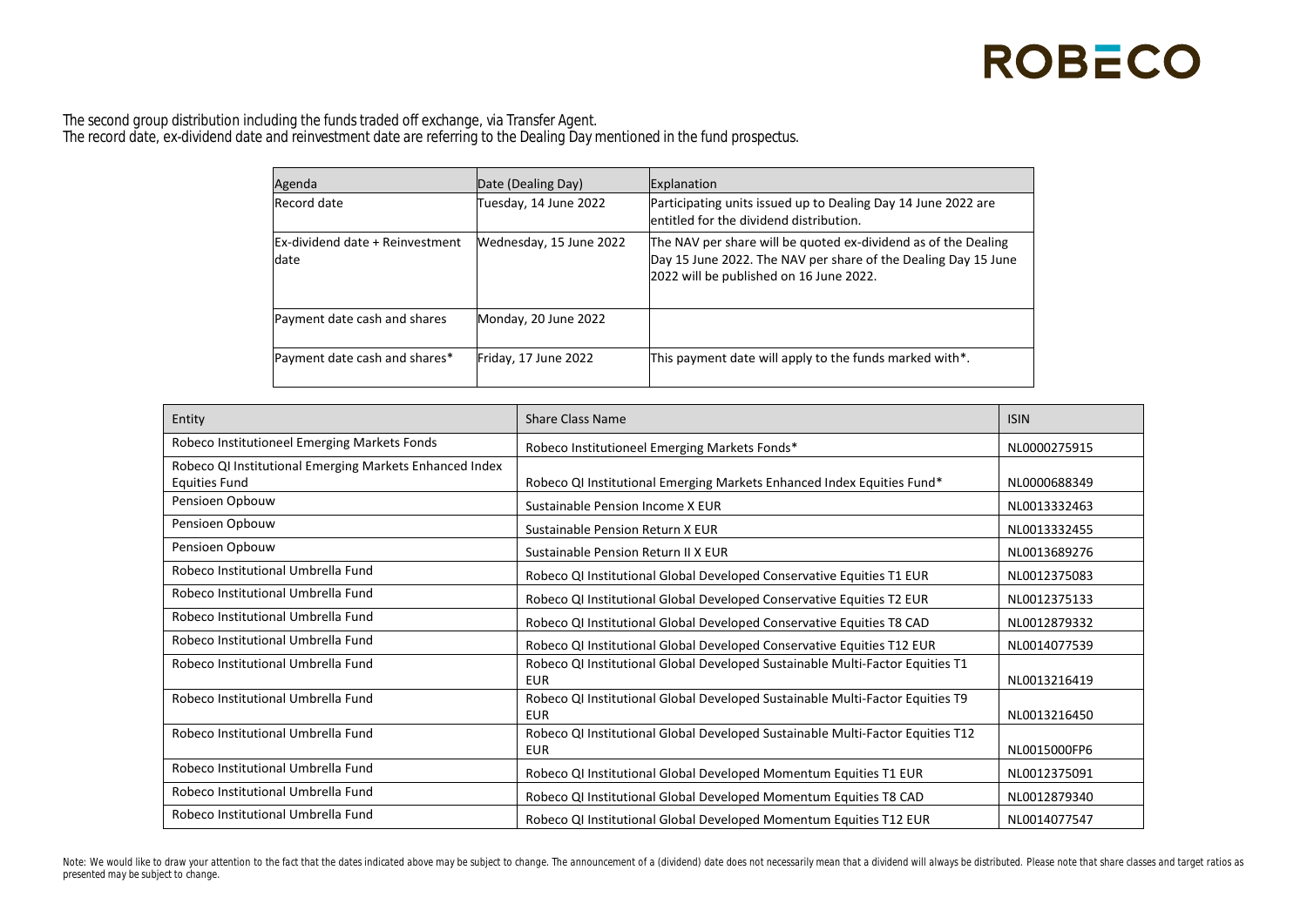| Robeco Institutional Umbrella Fund | Robeco QI Institutional Global Developed Enhanced Indexing Equities T1 EUR*   | NL0012375125 |
|------------------------------------|-------------------------------------------------------------------------------|--------------|
| Robeco Institutional Umbrella Fund | Robeco QI Institutional Global Developed Quality Equities T1 EUR              | NL0012375117 |
| Robeco Institutional Umbrella Fund | Robeco QI Institutional Global Developed Quality Equities T8 CAD              | NL0012879365 |
| Robeco Institutional Umbrella Fund | Robeco QI Institutional Global Developed Quality Equities T12 EUR             | NL0014077562 |
| Robeco Institutional Umbrella Fund | Robeco QI Institutional Global Developed Sustainable Conservative Equities T2 |              |
|                                    | <b>EUR</b>                                                                    | NL0013057920 |
| Robeco Institutional Umbrella Fund | Robeco QI Institutional Global Developed Value Equities T1 EUR                | NL0012375109 |
| Robeco Institutional Umbrella Fund | Robeco QI Institutional Global Developed Value Equities T8 CAD                | NL0012879357 |
| Robeco Institutional Umbrella Fund | Robeco QI Institutional Global Developed Value Equities T12 EUR               | NL0014077554 |